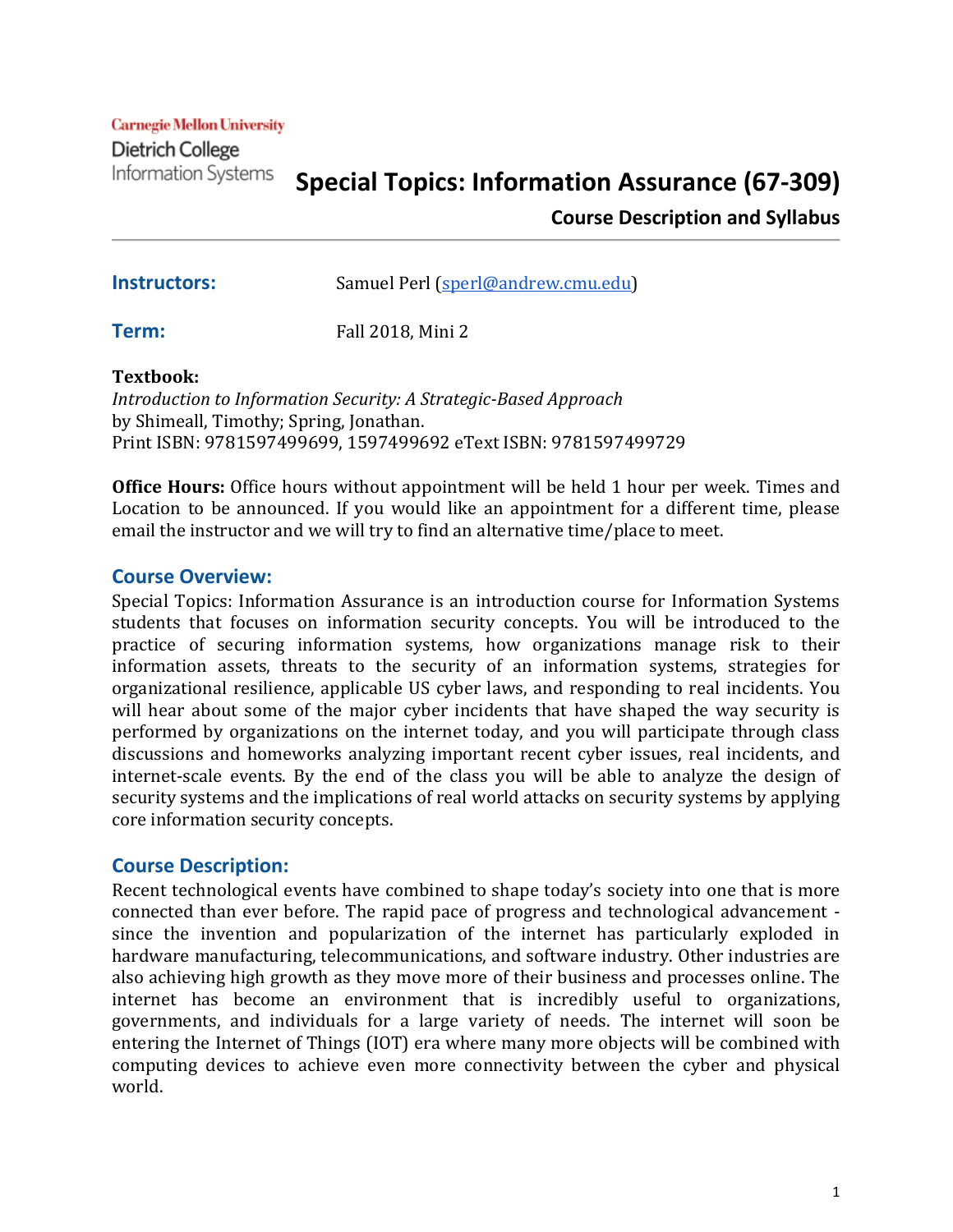The practice of attempting to secure information pre-dates the internet by thousands of years and the protection of 'secrets' is not a new concept to individuals or organizations. But the interconnectivity of the internet at such a vast scale, the rapid development achievable by software and even hardware creators, and the pervasiveness of technology into business and personal lives has required organizations and individuals to evolve their security practices.

Just as systems are build to achieve a function - such as the exchange of information between a retailer and a customer, such systems are fundamentally expected to be 'secure.' But what is 'secure' for all systems and how can we achieve it? The security community has responded with both theory and practice – with varying degrees of success – to the advances in hardware, software, networks, devices, and the internet in an attempt to answer this question.

You will learn about security concepts and security practices, and how organizations attempt to secure their systems against threats. This course will be a broad introduction to many aspects of information security that affect your systems, your everyday life on the internet, your activities - and those of others, and the practices of all organizations using and building information systems.

After learning Information Security concepts, You will contribute via in-class discussion, homework, and projects on technical, societal, and organizational issues related to security & privacy of information and information systems.

## **Learning Objectives:**

Upon successful completion of the course, each student should be able show to tangible evidence of growth and maturity in the following areas:

- 1. Be able to state core information security concepts
- 2. Apply information security concepts to case studies, discussions, and preliminary information system designs
- 3. Perform analysis of the implications of certain decisions upon information and/or system security
- 4. Understand relevant legal, ethical, and privacy issues and how they might impact policy and actions of organizations or individuals
- 5. Make decisions about the security of information and information systems, and support your decisions with relevant arguments
- 6. Apply security analysis to a real world event and present your findings and arguments

**Schedule:**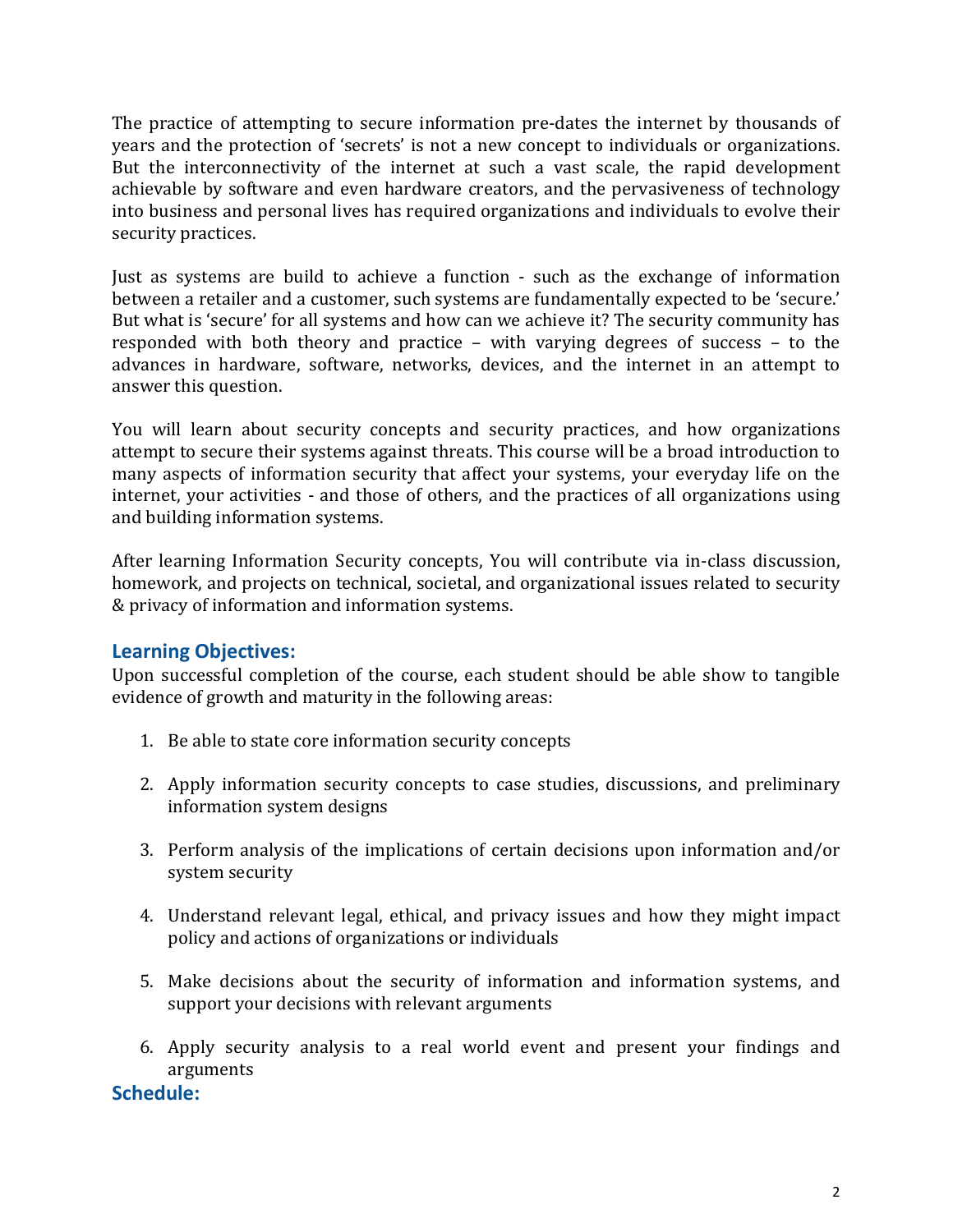| #  | <b>Course Week</b> | <b>Lecture Topic</b>                                                                                                                           |
|----|--------------------|------------------------------------------------------------------------------------------------------------------------------------------------|
| 1. | October 23         | Course Logistics<br><b>Introduction to Information Security Concepts</b>                                                                       |
| 2. | October 30         | Threats to Security, Defensive Security Controls                                                                                               |
| 3. | November 6         | Organizations, Assets, and Risk Management &<br>Organizational Resilience<br>First Homework Assignment Due                                     |
| 4. | November 13        | Cyber Law, Law Enforcement, Ethics                                                                                                             |
| 5. | November 20        | A short history of paradigm shifting security events<br>(Hacks, Leaks, Intrusions) & Cyber Incident Response<br>Second Homework Assignment Due |
| 6. | November 27        | Privacy (Orgs & Individuals)                                                                                                                   |
| 7. | December 4         | Special Topics such as The Internet of Things (IOT), 'Big-<br>Data', and Machine Learning.                                                     |
|    | December 11        | Submission of Final Project Due in Canvas                                                                                                      |

This class meets on Tuesday evening from 6:30pm - 9:20pm. There will be 7 lectures.

## **Assignments**

There will be 2 homework assignments and a Final Project in this class. The first homework will be a short summary analysis of a relevant security topic we have covered in lecture applied to a current cyber policy issue, event, or report. The second will be to choose a topic and source material for your final project and to write and submit a summary outline. A sample list of source material will be posted to Canvas. Each homework assignment will be announced on Canvas with submission instructions closer to their due date.

## **Final Project**

Students of security technology and policy must be able to communicate technical concepts to a wider audience including developer teams, designers, marketing, leadership,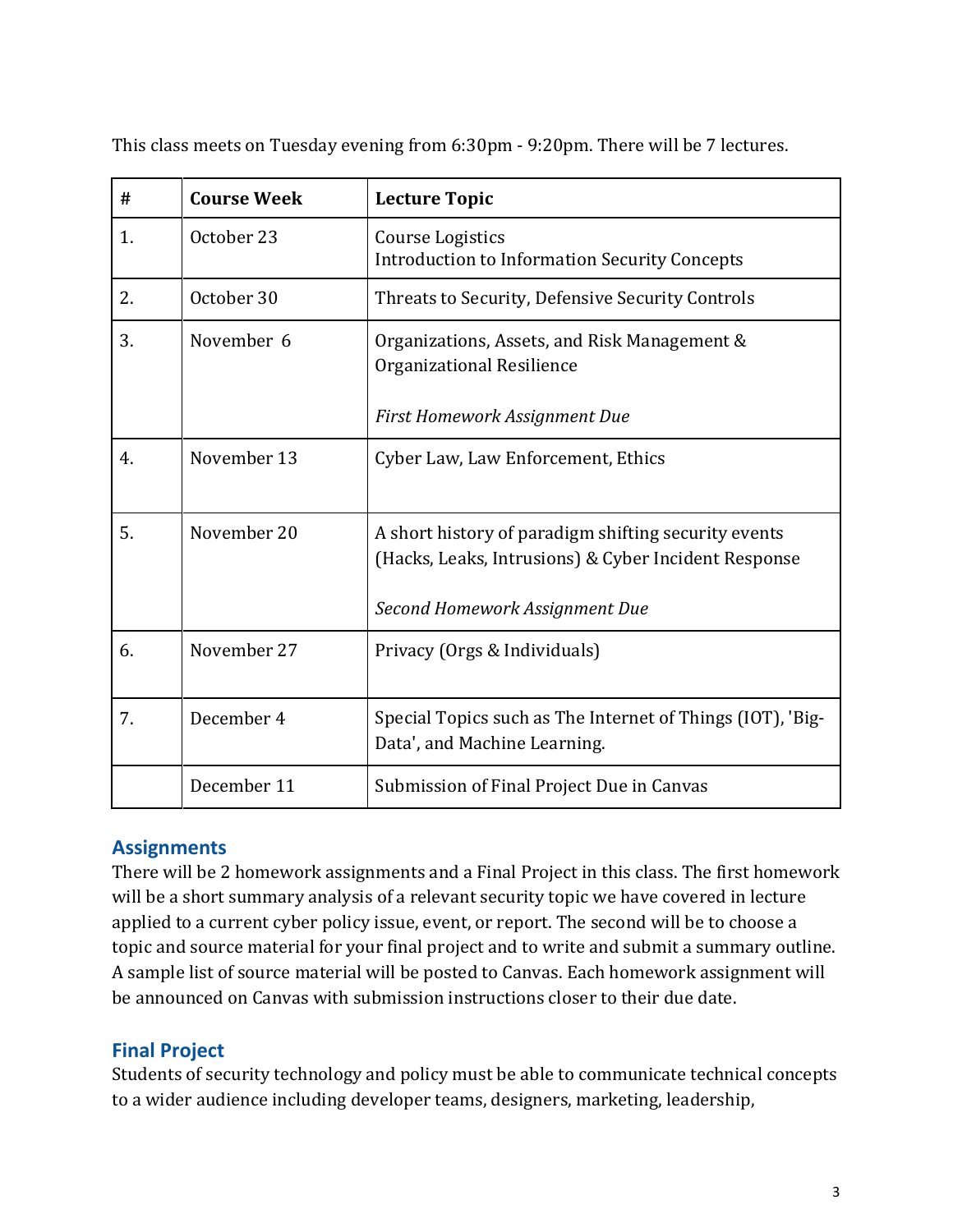customers, and the general public. Students in this course will write a paper analyzing a publicly reported data breach - such as from a technical incident report, investigative news article, or analysis and then write a paper analyzing the event intended for an executive audience responsible for securing organizations systems.

Your final project is not limited to a written report alone. If you would like to include additional technical analysis products, please check with the instructor. All proposals for alternative projects must be approved by the instructor. Your proposal must include significant documented analysis to accompany any technical work. Projects that focus solely upon a technical solution and do not address the implications, usage, use cases, benefits, risks, and instructions to organizations on the work will not receive full credit. Grading details on the final project will be announced in class and posted on canvas.

## **Grading Weights**

- 15% Homework 1
- 15% Homework 2
- 40% Final Project
- 25% Class Discussion
- 05% Professionalism

## **Regarding In Class Discussion**

Special Topics: Information Assurance is designed to begin with a framework and language for thinking about information security issues. The class discussions will reflect current events, thoughtful pieces, and we will spend time frequently discussing, applying what you have learned and performing analysis. Your participation in the discussion is 25% of your final grade, and is intended to serve as both practice for analysis and practice for creating, documenting, and presenting your work in the Final Project. Your attendance in class is required to participate in class discussions. The instructor will also be asking the class questions, and asking individual students questions about the material. There are many different ways that you can participate in class. Also consider that being attentive to other teammates when they are participating is a key professional skill.

To receive a full participation grade you are expected to do the following:

- 1. Attend class unless you have an excused absence
- 2. Completing any pre-class reading. Any required reading assignments for a class will be posted on Canvas at least 1 week prior to the start of the next class. Reading assignments will usually be reflective of import research, findings, events, or results in the Information Security field that are directly related to the material being covered in class.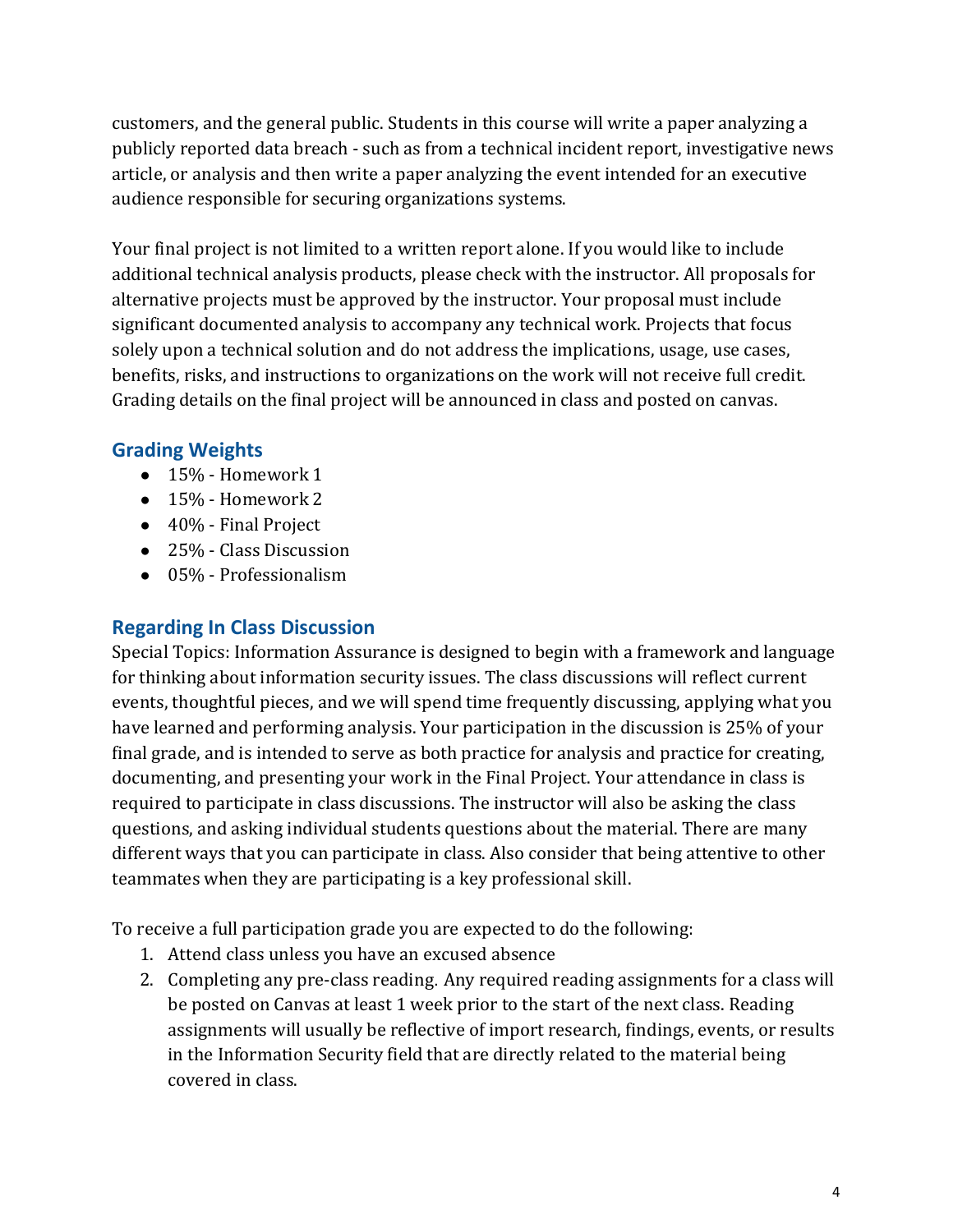- 3. Complete any assigned pre-work. And example of class pre-work may include reading an assigned article and coming prepared with a list of questions about information security topics raised by the article.
- 4. Participate in any group activities performed in class
- 5. Participate in class discussions including attempting to answer questions from the instructor and from other students, performing active listening, and asking pertinent questions of your own. Active listening for purposes of this class means paying attention, reflecting, attempting to clarify information that you do not understand, and being able to summarize information you have heard or read about.
- 6. Try to relate the concepts you are learning about in class to specific examples in your own life and sharing your own thoughts and experience on these with the class.

## **Absences**

If you have a legitimate reason to be absent, you should contact the instructor at least 24 hours prior to class time. If you become ill on the day of class or encounter an emergency situation, contact the instructor immediately and we will make arrangements for you to make up the material that we covered in class. If you do not contact the instructor prior to the start of class, there will be no opportunity to make up the material.

## **Professionalism**

Students are expected to conduct themselves with respect toward each other. We will be discussing professional responsibility, ethics, crime, and law enforcement. Discourse in information security can sometimes become heated. Students will be expected to act and behave as if they are in a professional setting.

The following guidelines are a minimum expectation:

Sleeping - do not do it. *In Class Discussion* includes your active participation in discussions. If you are not presenting, answering a question, or asking a question, you should be focusing your attention on that person. If you are ill or feeling overly tired, please contact the instructor prior to the beginning of class and we will make arrangements for you to make up the material that we covered in class.

Do not use your phone, browse the web, instant message, or otherwise direct your attention away from presenters and fellow students. If you use a laptop to take notes, you must inform the instructor at the beginning of class.

If you are confused, your confusion may also be shared by other students so please ask the